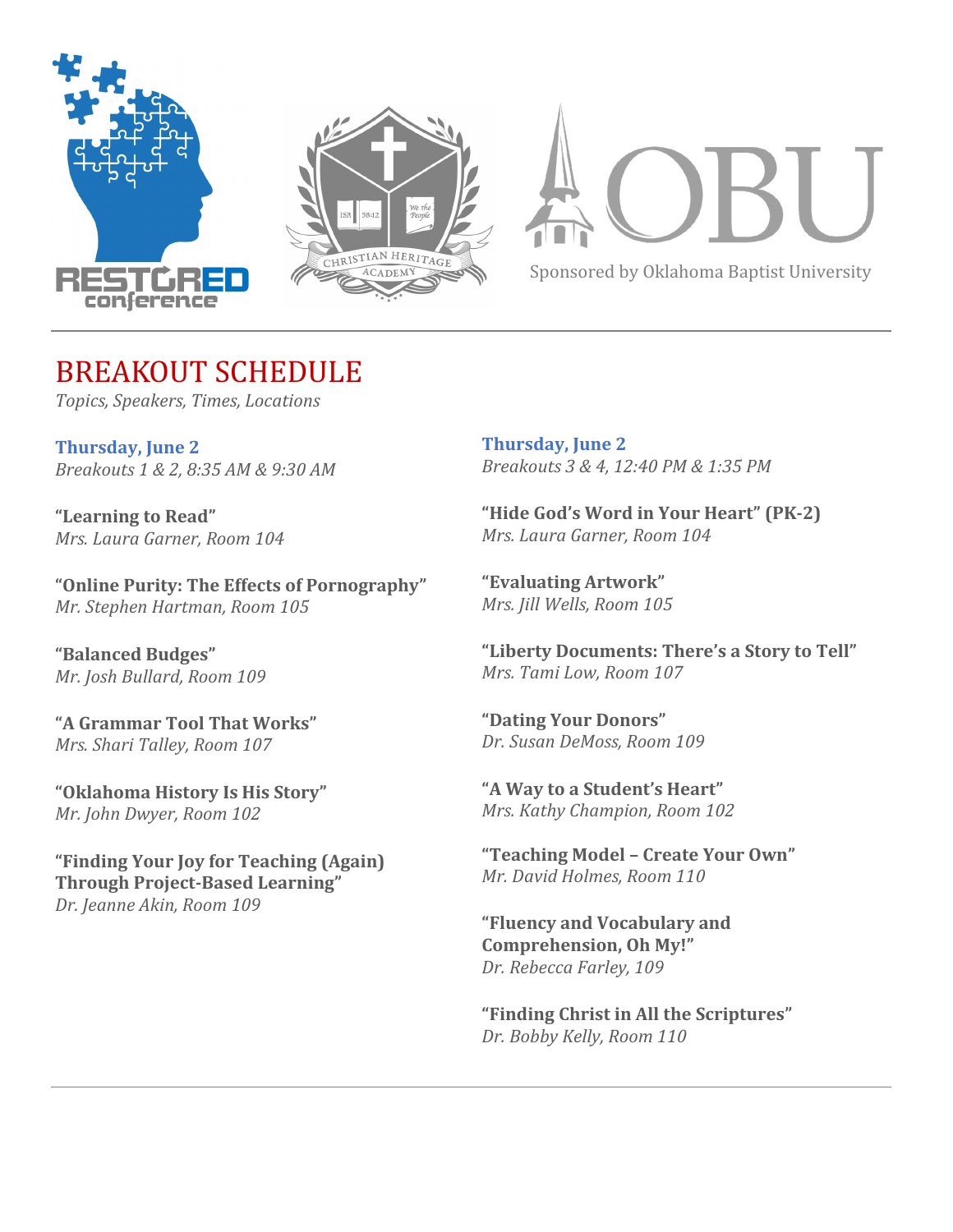# SESSION LEADERS

### **A Grammar Review Tool That Works** *Mrs. Shari Talley*

Elementary and Secondary English

Mrs. Talley will demonstrate a tool she uses called "Short Shots." It involves editing practice exercises that, if used regularly, will help students correct common grammatical errors in their writing. During the session, teachers will complete the exercise, to see how it helps to engage students in the process. The most valuable component of the exercise involves corrections that point mistakes back to the "why." Attendees will take with them a sample score sheet, a possible resource for purchase, but most importantly, a method for using repetition to strengthen grammar rules that are often taught but lost.

Mrs. Talley teaches 8th-Grade English at CHA. She has 10 years of experience with elementary grammar. Many of the successful tools she uses in the classroom were given to me by my mother, a lifelong educator and beloved teacher. Mrs. Talley loves language and desires to teach students to possess a strong command of it for the sake of the Gospel.

#### **Evaluating Artwork: Biblical Reasoning to Determine Quality** *Mrs. Jill Wells*

Elementary and Secondary Art

In this session we will discuss and answer these questions. What is art? What guidelines can be used to determine if artwork is "good"? How can you train thinking artists?

Mrs. Wells teaches Elementary art at CHA.

## **The Way to a Student's Heart**

*Mrs. Kathy Champion*

Elementary Bible

Looking for some tasty lessons? This session takes its title from the old saying, "The way to a man's heart is through his stomach." You will be able to gather some unique lesson ideas where everyday food items are used as objects to help spark thought, discussion, and lead students to a deeper understanding of truth.

Mrs. Champion is a native Oklahoman, wife of 35 years to her high school sweetheart, mother of two sons, and has just completed her seventeenth year of teaching third grade at CHA. She earned a Bachelor's degree in Religious Studies from Louisiana State University, and a Master's degree in Elementary Education from the University of Oklahoma. She loves Jesus, her family and friends, teaching, Christian music, football, birds, and Dr. Pepper.

## **Learning to Read**

*Mrs. Laura Garner*

Lower Elementary English

What a joy to watch the eyes of a youngster who has learned the letters' sounds and begins to blend them together to read words. When a child is given a sound phonics instructional base, they have the tools to soar into the adventure of reading. Join me as we review the benefits of teaching phonics, some methods of blending and sounding out words, and the need for high frequency words. Readers are leaders!

Mrs. Garner's background is in special education. She's been teaching for over 36 years, primarily in kindergarten at CHA. She continues to learn and refine her teaching style and techniques.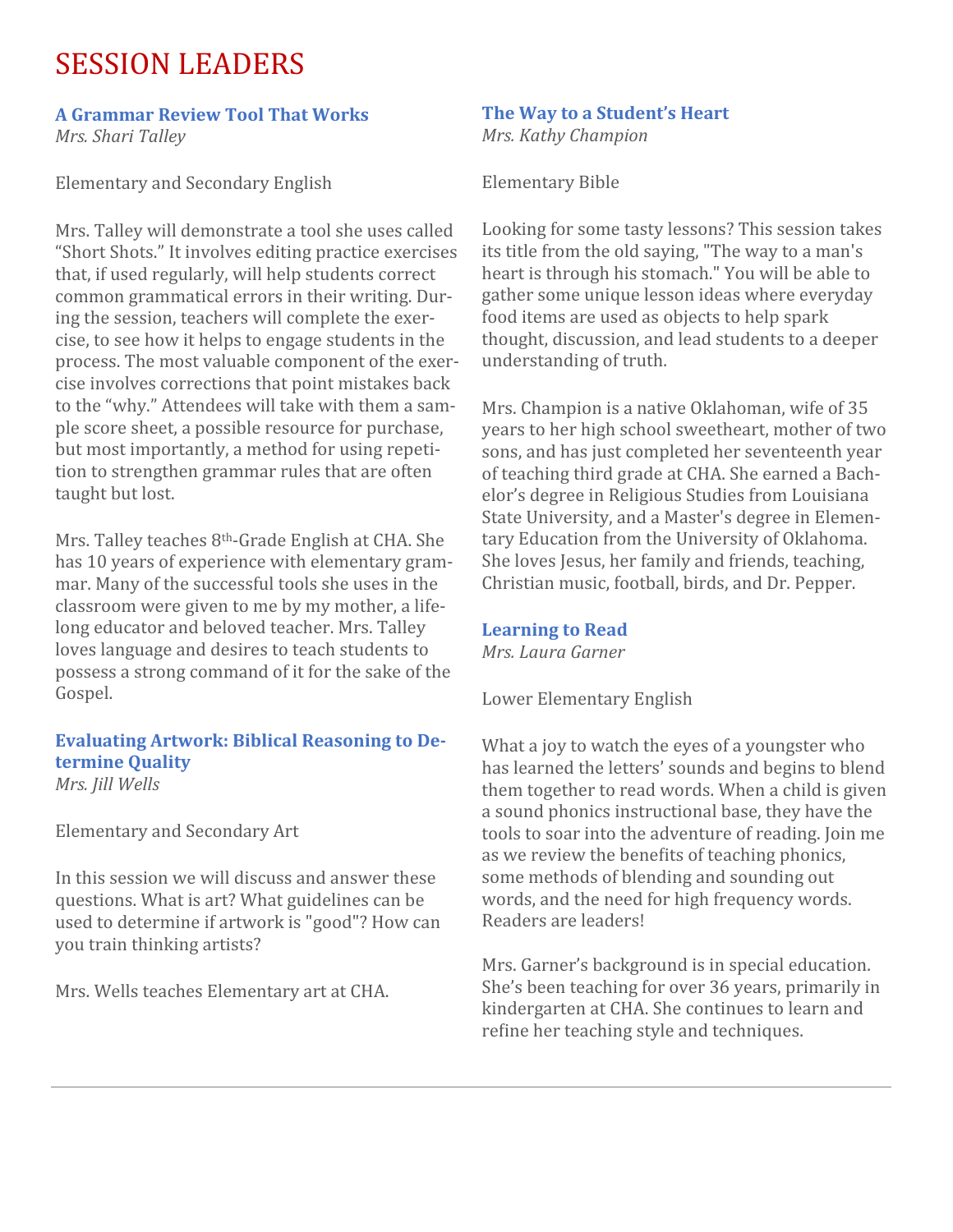#### **Hide God's Word in Your Heart**

*Mrs. Laura Garner*

Lower Elementary Bible

Make learning the Bible memorization fun by using songs and motions. Children can learn Bible catechisms, weekly Bible verses, and longer passages. Hiding God's Word in one's heart has eternal rewards.

Mrs. Garner's background is in special education. She's been teaching for over 36 years, primarily in kindergarten at CHA. She continues to learn and refine her teaching style and techniques.

## **Dynamic Directed Drawing**

*Mrs. Amber Crabb*

Lower Elementary Art

Directed drawing may be used to enhance any number of subject areas. In this session, you will learn the method of presenting a directed drawing as well as discuss the benefits of directed drawing in the classroom. Come with your eyes, ears, and your artist attitude!

Mrs. Crabb is a veteran teacher at CHA, with experience in teaching third grade (5 years) and first grade (5 years). Prior to being at CHA, Mrs. Crabb taught at Cookson Hills Christian School in Kansas, Oklahoma for 3 years. Amber is a native of Wellington, Kansas, a graduate of Sterling College, and a wife of 10 years.

#### **Date Your Donors**

*Dr. Susan DeMoss*

Administrators

Development is difficult at any school. Join the discussion on ideas to date your donors. Make a calendar to plan outreach and updates.

Dr. DeMoss is an Associate Headmaster at CHA. She also teaches upper-level math and oversees teacher development.

#### **There Is a Story to Tell – Liberty Documents** *Mrs. Tami Low*

Elementary and Secondary History/Government

We will examine the biblical basis and principles within the major documents that changed the course of history and became stepping stones to liberty. Documents include the Magna Carta, the Mayflower Compact, Declaration of Independence, the US Constitution, and the Bill of Rights.

Mrs. Low is a long-time teacher of history and government and currently the Elementary Headmaster at CHA.

## **Teacher Evaluation – Providing Effective Feedback by Coding Student Engagement** *Dr. Susan DeMoss*

Administrators

Teacher evaluation is often seen as a necessary hoop. Learning to provide meaningful feedback through coding helps enrich the process and provide growth.

Dr. DeMoss is the Associate Headmaster at CHA. She has taught for 32 years in private and public schools. She currently teaches dual-credit mathematics, coordinates the professional development and development activities for the school and curriculum design along with working alongside Headmaster Mr. Josh Bullard.

## **Oklahoma History Is His Story**

*Mr. John Dwyer*

Elementary and Secondary History Mr. Dwyer is a talented journalist, radio director, and teacher. He is also the author of *The Oklahomans.* John and his wife Grace have been married over thirty years. They have one daughter and one grandson and live in Oklahoma. They are active members of their church, and serve in a variety of teaching, mission, and other ministry roles.